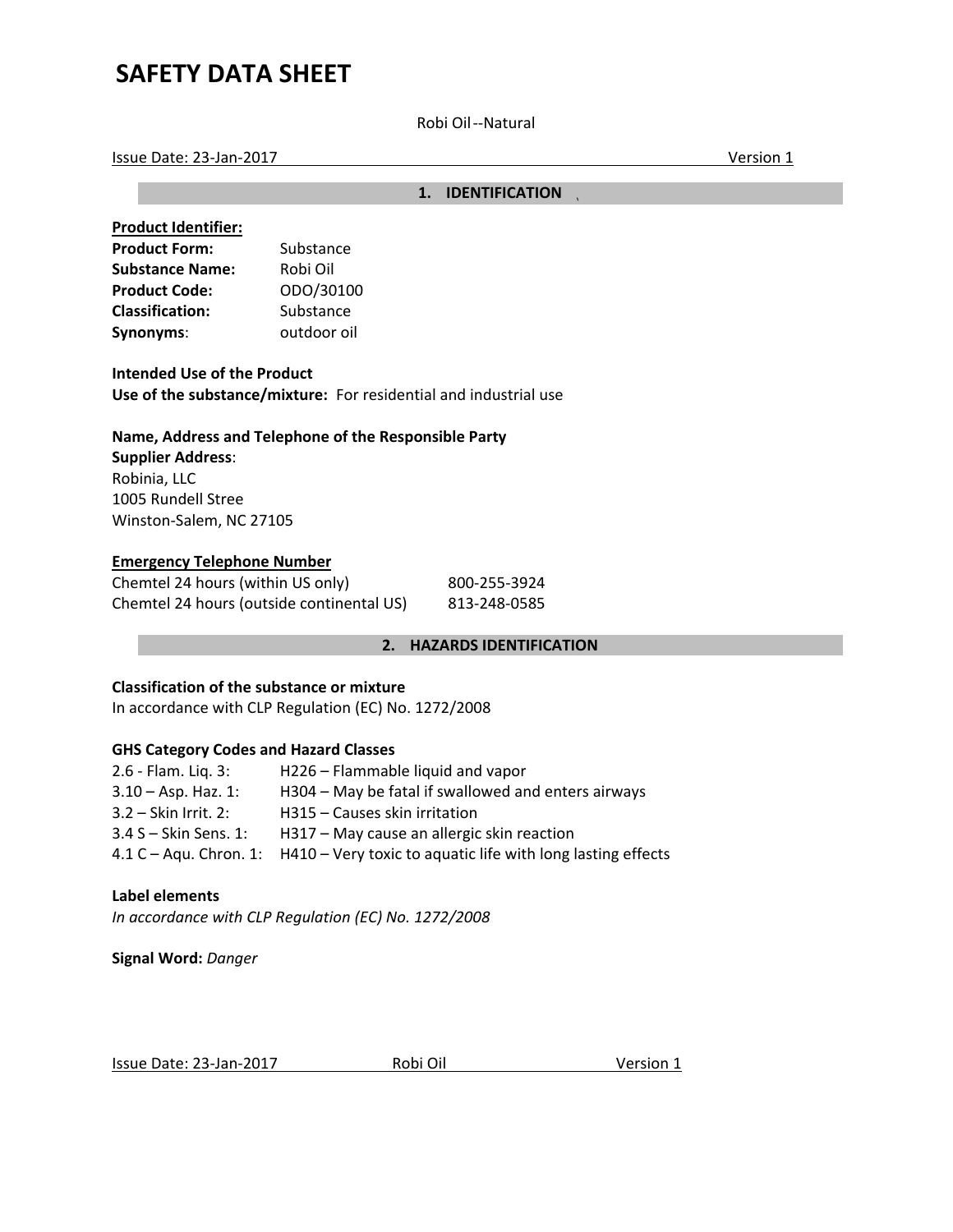| <b>GHS</b> | Hazard                                            |                                                                                                                             |
|------------|---------------------------------------------------|-----------------------------------------------------------------------------------------------------------------------------|
| Pictograms | Statements                                        | <b>Precautionary Statements</b>                                                                                             |
| GHS02      | H <sub>226</sub><br>Flammable<br>Liquid and Vapor | P210-Keep away from heat, sparks, open flames, and hot<br>surfaces. No smoking.<br>P273-Avoid release into the environment. |
|            | H304<br>May Be Fatal if                           | P280-Wear protective gloves and eye protection.                                                                             |
| GHS08      | Swallowed and<br><b>Enters Airways</b>            | P301 + P310 IF SWALLOWED: Immediately call a POISON<br>CENTER, doctor or physical.                                          |
|            | H315<br>Causes                                    | P302 + P352 IF ON SKIN: Wash with plenty of soap and<br>water.                                                              |
|            | Skin Irritation<br>H317                           | P331 - Do NOT induce vomiting                                                                                               |
| GHS07      | May Cause an<br>Allergic<br>Skin                  | P332 + P313 – If skin irritation occurs: Seek medical advice.                                                               |
|            | H410<br>Very Toxic<br>to Aquatic Life             | P501 – Dispose of contents and their containers in<br>accordance with regional, national and international<br>regulations.  |
| GHS09      | with Long<br>Lasting Effects                      | 92.7% degradability in 21 days                                                                                              |

**Additional Hazards**: Contact with eyes may cause redness or irritation.

## **3. COMPOSTION**/**INFORMATION ON INGREDIENTS**

#### **Substance**:

China Wood Oil/Citrus Solvent

| Component       | <b>CAS No</b> | Weight-% | <b>EINECS#</b> |
|-----------------|---------------|----------|----------------|
| Terpene         | 68956-56-9    | $50$     | 232-433-8      |
| <b>Tung Oil</b> | 8001-20-5     | $50$     |                |
| Zinc            |               | $<3\%$   |                |

ECHA Registration #: 01‐2119493353‐35‐0008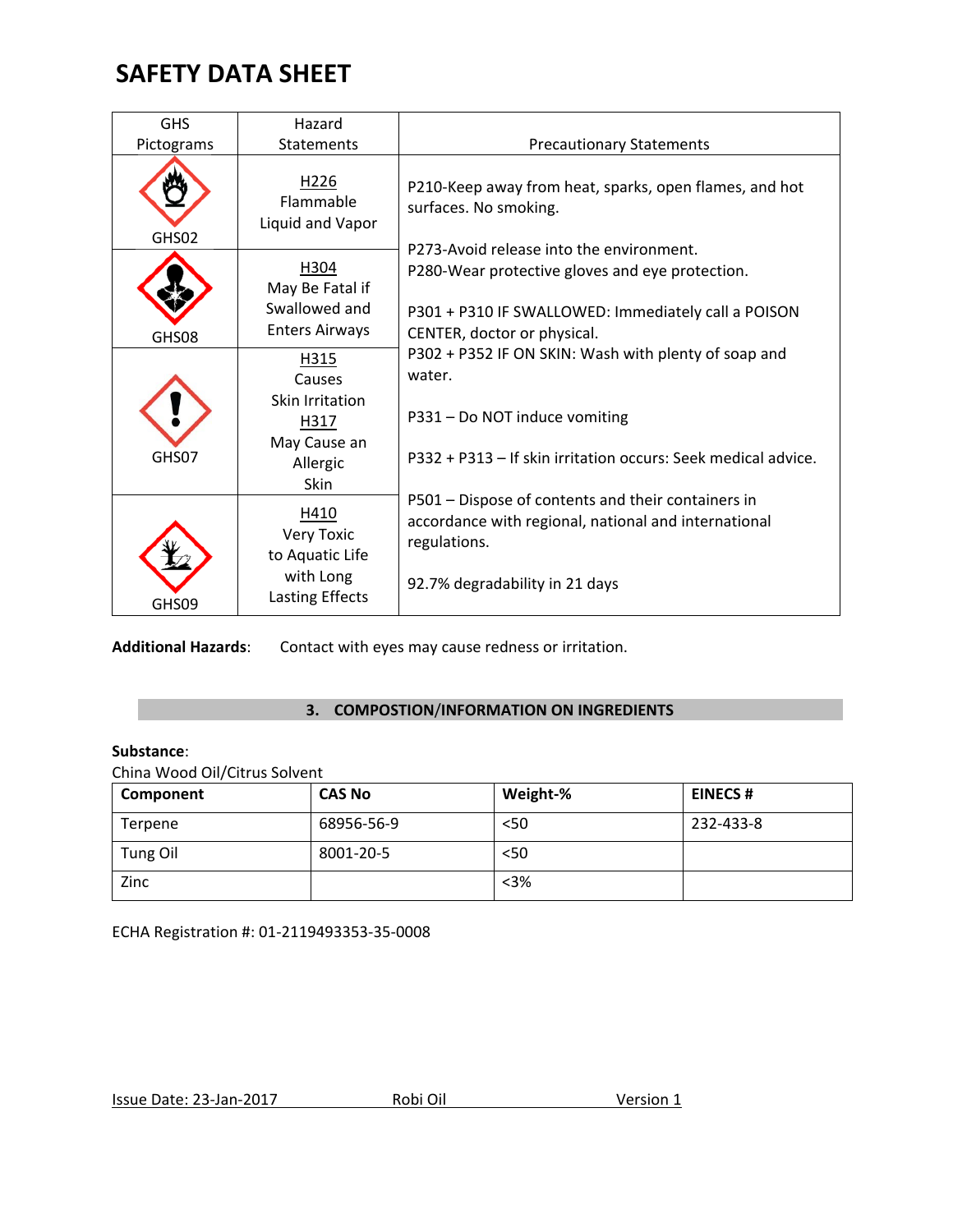|                                                       |    | 4. FIRST AID MEASURES                                                                                                                                                                                                                     |
|-------------------------------------------------------|----|-------------------------------------------------------------------------------------------------------------------------------------------------------------------------------------------------------------------------------------------|
| <b>First Aid Measures</b>                             |    |                                                                                                                                                                                                                                           |
| <b>General Advice</b>                                 |    | As with any chemical, employees should thoroughly wash hands with<br>soap and water after handling this material. If health disorder happens,<br>call for medical help immediately. Immediately remove any clothing<br>soiled by product. |
| <b>Eye Contact</b>                                    |    | Remove any contact lenses at once. Flush eyes with water for at least 15<br>minutes. If irritation persists, seek medical attention.                                                                                                      |
| <b>Skin Contact</b>                                   |    | Wash affected area with copious amounts of soap and water. If<br>irritation develops, seek medical attention.                                                                                                                             |
| <b>Inhalation</b>                                     |    | If symptoms of overexposure are experienced, move to fresh<br>air.                                                                                                                                                                        |
| Ingestion                                             |    | Seek medical attention immediately. DO NOT induce vomiting.<br>Rinse mouth with water. DO NOT administer anything by mouth<br>to an unconscious person. DO NOT leave victim unattended.                                                   |
|                                                       |    | Most important symptoms and effects, both acute and delayed                                                                                                                                                                               |
| <b>Symptoms</b>                                       |    | Skin irritation and skin sensitization. The product may be fatal if<br>swallowed and enters airways. Inhalation may cause irritation of<br>the nose, throat, and respiratory tract.                                                       |
|                                                       |    | Indication of any immediate medical attention and special treatment needed                                                                                                                                                                |
| Notes to physician                                    |    | In case of ingestion do not induce vomiting. DO NOT administer<br>anything by mouth to an unconscious person. DO NOT leave<br>victim unattended.                                                                                          |
|                                                       |    | 5. FIRE-FIGHTING MEASURES                                                                                                                                                                                                                 |
| <b>Suitable Extinguishing Media</b>                   |    | Carbon dioxide, foam or dry chemical. Caution: Carbon dioxide<br>will displace air in confined spaces and may create oxygen<br>deficient atmosphere.                                                                                      |
| <b>Unsuitable Extinguishing Media</b>                 |    | Water.                                                                                                                                                                                                                                    |
|                                                       |    | Specific Hazards Arising from the Chemical Do not use water with full jet to prevent fire spreading.                                                                                                                                      |
|                                                       |    | In case of fire, the following can be released: carbon monoxide (CO), carbon dioxide (CO <sub>2</sub> ), smoke,                                                                                                                           |
| soot.                                                 |    |                                                                                                                                                                                                                                           |
| Protective equipment and precautions for firefighters |    |                                                                                                                                                                                                                                           |
|                                                       |    | -Vapors may be irritating to eyes, skin and respiratory tract. Firefighters should wear self-                                                                                                                                             |
|                                                       |    | contained breathing apparatus (SCBA) and full firefighting turnout gear.                                                                                                                                                                  |
|                                                       |    | -Special hazards: Product contains combustible organic ingredients. Fire may produce dense                                                                                                                                                |
|                                                       |    | black smoke containing hazardous products of combustion.<br>-Additional information: Cool endangered receptacles with water spray. Collect contaminated                                                                                   |
|                                                       |    | firefighting water separately. It must not enter the sewage system. Dispose of fire debris and                                                                                                                                            |
|                                                       |    | contaminated firefighting water in accordance with official regulations.                                                                                                                                                                  |
| Issue Date: 23-Jan-2017                               |    | Robi Oil<br>Version 1                                                                                                                                                                                                                     |
|                                                       |    |                                                                                                                                                                                                                                           |
|                                                       | 6. | <b>ACCIDENTAL RELEASE MEASURES</b>                                                                                                                                                                                                        |

**Personal precautions, protective equipment and emergency procedures**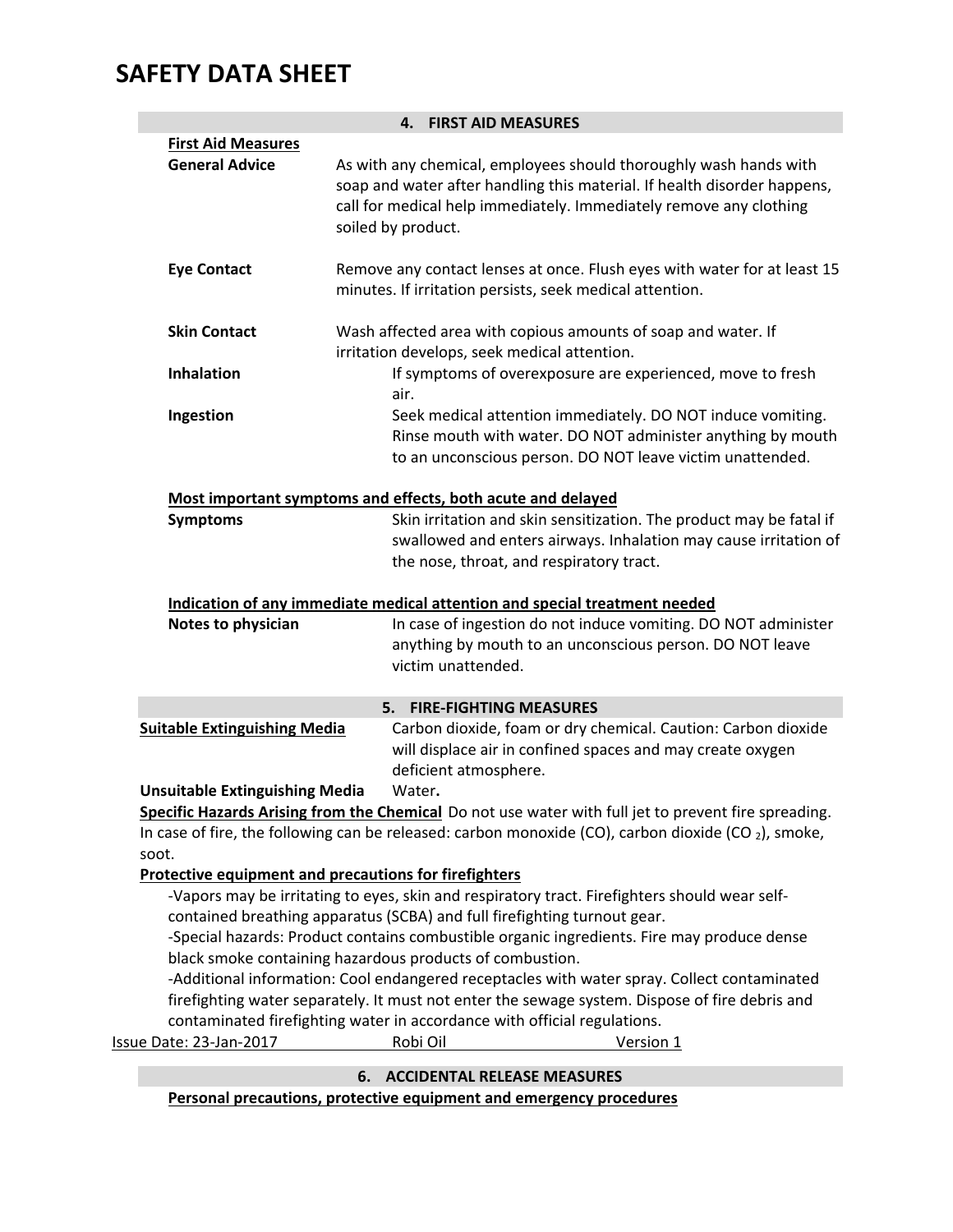Use personal protective recommended in Section 8. Product is slippery when spilled. Isolate the hazard area. Deny entry to unnecessary and unprotected personnel.

### **Environmental Precautions**

Prevent further leakage or spillage. Keep away from drains, surface and ground‐water and soil. Inform respective authorities in case of seepage into water course or sewage system. Do not allow to enter sewers, surface or ground water. Citrus Solvent 29‐Sept‐2016

\_\_\_\_\_\_\_\_\_\_\_\_\_\_\_\_\_\_\_\_\_\_\_\_\_\_\_\_\_\_\_\_\_\_\_\_\_\_\_\_\_\_\_\_\_\_\_\_\_\_\_\_\_\_\_\_\_\_\_\_\_\_\_\_\_\_\_\_\_\_\_\_\_\_\_\_\_

### **Methods and material for containment and cleaning up**

Dike spill area and cap leaking containers as necessary to prevent further spreading of spilled material. Absorb spilled liquid with suitable material such as dirt or sand. Eliminate all ignition sources. Use equipment rated for use around combustible materials. Place in appropriate disposal container. Oil soaked rags may spontaneously combust; place in appropriate disposal container.

#### **References to other sections:** None

#### **7. HANDLING AND STORAGE**

## **Precautions for safe handling**

Use personal protection equipment as mentioned under "exposure controls/personal protection. Keep away from heat, sparks and flames. Protect against electrostatic charges. Open container slowly to release pressure caused by temperature variations. Do not allow this material to come in contact with eyes. Avoid prolonged contact with skin. Use in well-ventilated areas. Do not breathe vapors. Drum lining may occasionally chip and fall to the bottom of container; product should be filtered or strained before blending or repackaging. As with any chemical, employees should thoroughly wash hands with soap and water after handling this material.

#### **Conditions for safe storage, including any incompatibilities**

Product may be packaged in phenolic0lined steel containers or fluorinated plastic containers. Store in a well ventilated area with proper sprinkler/fire deterrent system. Storage temperature should not exceed the flash point for extended periods of time. Store away from oxidizing agents. Keep container closed when not in use. Air should be excluded from partially filled containers by displacing with nitrogen or carbon dioxide. Do not cut, drill, grind or weld on or near this container; residual vapors may ignite.

## **Specific end use(s)**

No further relevant information available.

Issue Date: 23‐Jan‐2017 Robi Oil Version 1

#### **8. EXPOSURE CONTROLS/PERSONAL PROTECTION**

## **Control Parameters**

**Exposure Guidelines**  Ingredients with limit values that require monitoring at the workplace: CAS 5989-27-5, ®-p-mentha-1, 8-diene AGW (Germany): 110 mg/m<sup>3</sup>, 20 ppm, 2 (II); DFG, Sh, Y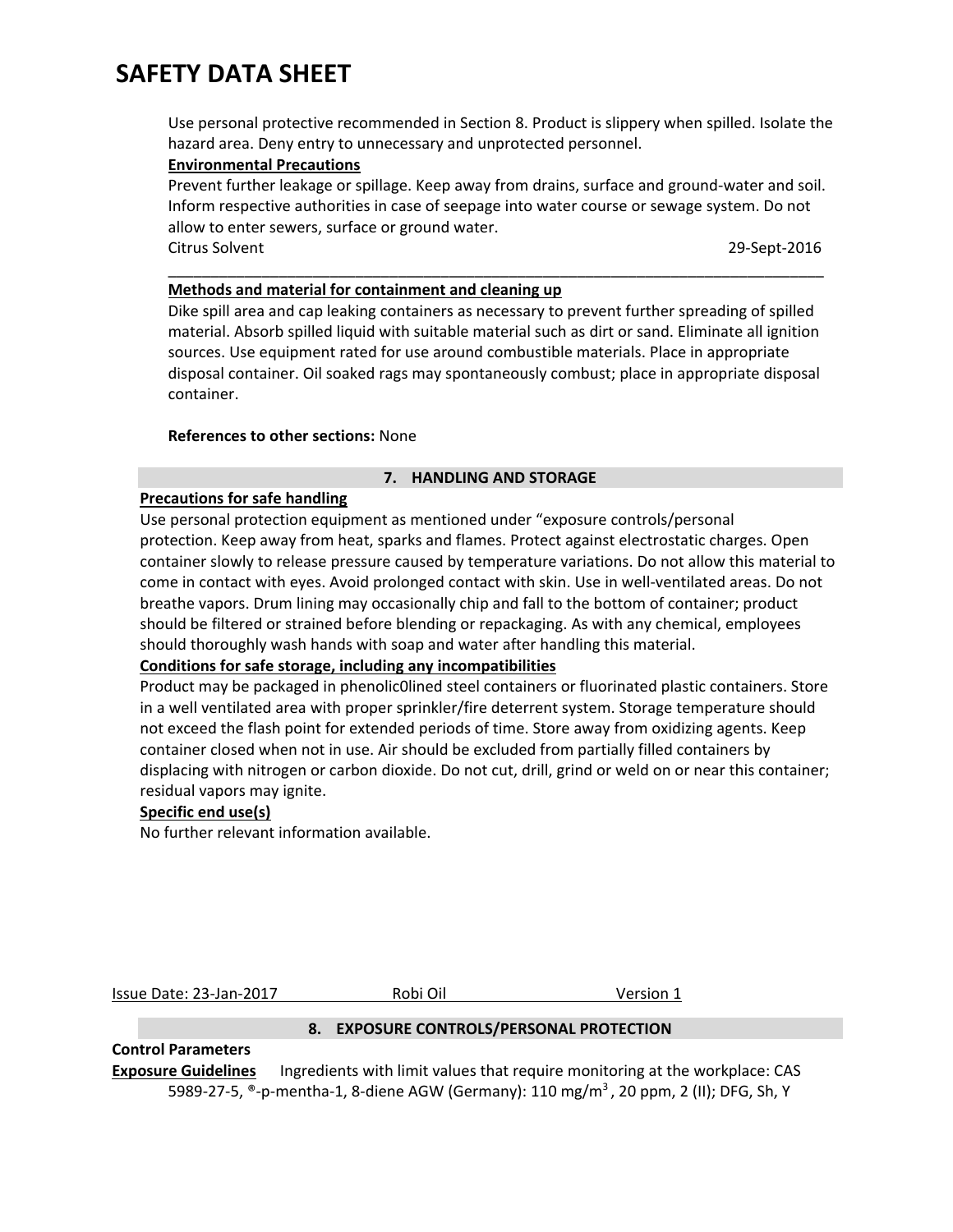The following information is given as general guidance

AIHA Standard: 8h TWA=30ppm

**Engineering Controls:** Normal room ventilation is usually adequate. Provide exhaust ventilation or other engineering controls to keep the airborne concentration below any regulated limits. Keep away from sparks and flames.

## **Exposure Controls**:

General protective and hygienic measures: Use personal protective equipment depending on concentration and amount of hazardous substance. Keep away from foodstuffs, beverages, and feed. Immediately remove all soiled and contaminated clothing. Wash hands before breaks and at the end of the work. Avoid contact with eyes and skin.

## **Eye/Face Protection**: Tightly sealed goggles according to EN 166:2001

**Skin Protection**: Preventative skin protection by use of skin‐protection agents is recommended. Use protective gloves. Material of gloves: the selection of suitable gloves does not only depend on the material, but also on further marks of quality and varies from manufacturer to manufacturer. As the product is a preparation of several substances, the resistance of the glove material cannot be calculated in advance and has to be checked prior to the application. Penetration time of glove material: >480 minutes at layer thickness of 0.425 mm (Sol‐Vex (37‐695) from Ansell).

**For the permanent contact gloves made of the following materials are suitable:** Nitrile rubber, NBR (e.g. following product: Sol‐Vex (37‐695) from Ansell). As protection from splashes gloves made of the following materials are suitable: PVC Gloves.

**Respiratory Protection:** Suitable respiratory protection: Filter class A2 (brown colour). Use the rules for application of respiratory protection systems.

**9. PHYSICAL AND CHEMICAL PROPERTIES** 

| <u>momation on pasic physical and chemical properties</u> |                                                |                |                |
|-----------------------------------------------------------|------------------------------------------------|----------------|----------------|
| <b>Physical State</b>                                     | Liquid                                         | Odor           | <b>Strong</b>  |
| Appearance                                                | Yellowish                                      | Odor Threshold | Not Determined |
| Color                                                     | Yellow                                         |                |                |
| Odor                                                      | Strong Orange/Pine Aroma                       |                |                |
| <b>Physical State</b>                                     | Liquid at 20°C (68°F)                          |                |                |
| Ph.                                                       | N/A                                            |                |                |
| <b>Boiling Point</b>                                      | 176°C (348.8°F)                                |                |                |
| <b>Melting Point</b>                                      | $-96^{\circ}$ C ( $-141^{\circ}$ F)            |                |                |
| <b>Specific Gravity</b>                                   | $0.838 - 0.843$ at 25°C (77°F)/0.9360-0.9395   |                |                |
| Refractive Index                                          | $1.471 - 1.474$ at 20°C (68°F)                 |                |                |
| <b>Optical Rotation</b>                                   | +96.00° to + 104.00° at 25°C (77°F)            |                |                |
| Issue Date: 23-Jan-2017                                   | Robi Oil                                       |                | Version 1      |
| Vapor Pressure:                                           | $<$ 2mmHg at 20 $^{\circ}$ C (68 $^{\circ}$ F) |                |                |
| Volatile Organic (VOC) Content: = 48% by volume           |                                                |                |                |
| Viscosity:                                                | 0.923 cP AT 25°C (77°F)                        |                |                |
| Flash Point (Closed Cup):                                 | >48°C (>118°F)/289°C (552°F)                   |                |                |
| Flammable Limits:                                         | 0.7% LEL; 6.1% UEL                             |                |                |
| Auto ignition Temperature:                                | 237°C (459°F)                                  |                |                |

**Information on basic physical and chemical properties**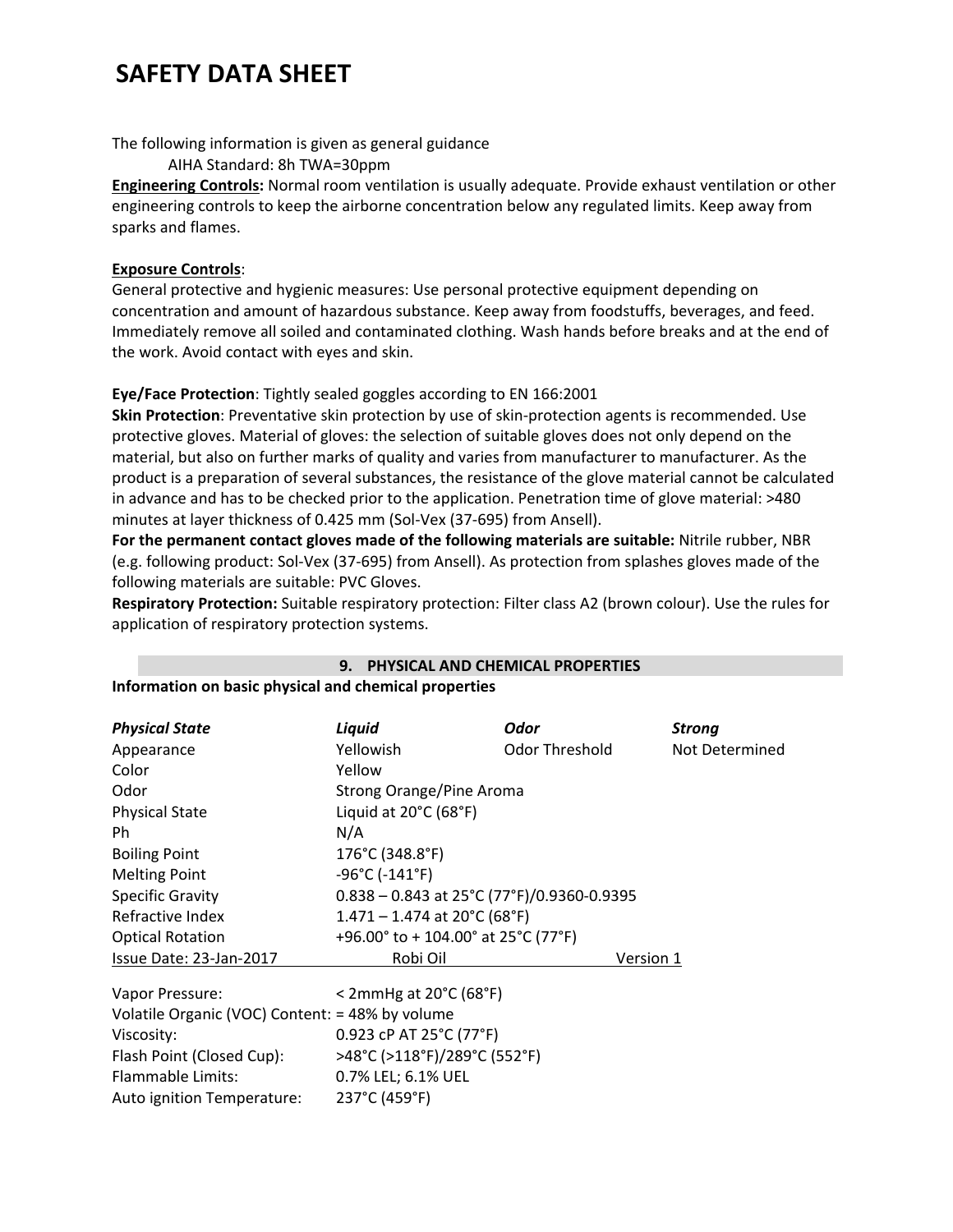Solubility in Water: Evaporation: Immiscible Rate: 0.2 (buAc=1) Partition coefficient (n‐octanol/water): Kow=4.23 (for d‐limonene) Density 0.937 g/cm<sup>3</sup> at 25 $\degree$ C (77 $\degree$ F)

Other information: None listed. *Note: These properties represent a typical sample of the product, but actual values may vary* 

## **10. STABILITY AND REACTIVITY**

#### **Reactivity**

Minimal hazard

#### **Chemical Stability**

Stable under recommended storage conditions

#### **Possibility of Hazardous Reactions**

NHT, an antioxidant, can be added to prevent oxidation. Avoid long‐term exposure to air. If storing partially‐filled containers, fill headspace with an inert gas such as nitrogen or carbon dioxide.

#### **Conditions to Avoid**

Keep away from heat, sparks and flames. Keep away from children.

#### **Incompatible Materials**

Strong oxidizing agents and strong acids, including acidic clays, peroxides, halogens, vinyl chloride, and iodine pentafluoride.

#### **Hazardous Decomposition Products**

Oxides of d‐limonene, which can result from improper storage and handling, are known to cause skin sensitization. No decomposition if stored properly.

Issue Date: 23‐Jan‐2017 Robi Oil Version 1

#### **11. TOXICOLOGICAL INFORMATION**

#### **Information on likely routes of exposure**

#### *Acute effects*

Citrus pine terpene has been shown to have low oral toxicity (LD<sub>50</sub>> 5g/kg) when tested on rabbits. The product may be fatal if swallowed and enters airways. An LC50 is not established. Inhalation may cause irritation of the nose, throat, and respiratory tract. The product is a skin irritant. The product may cause sensitization by skin contact.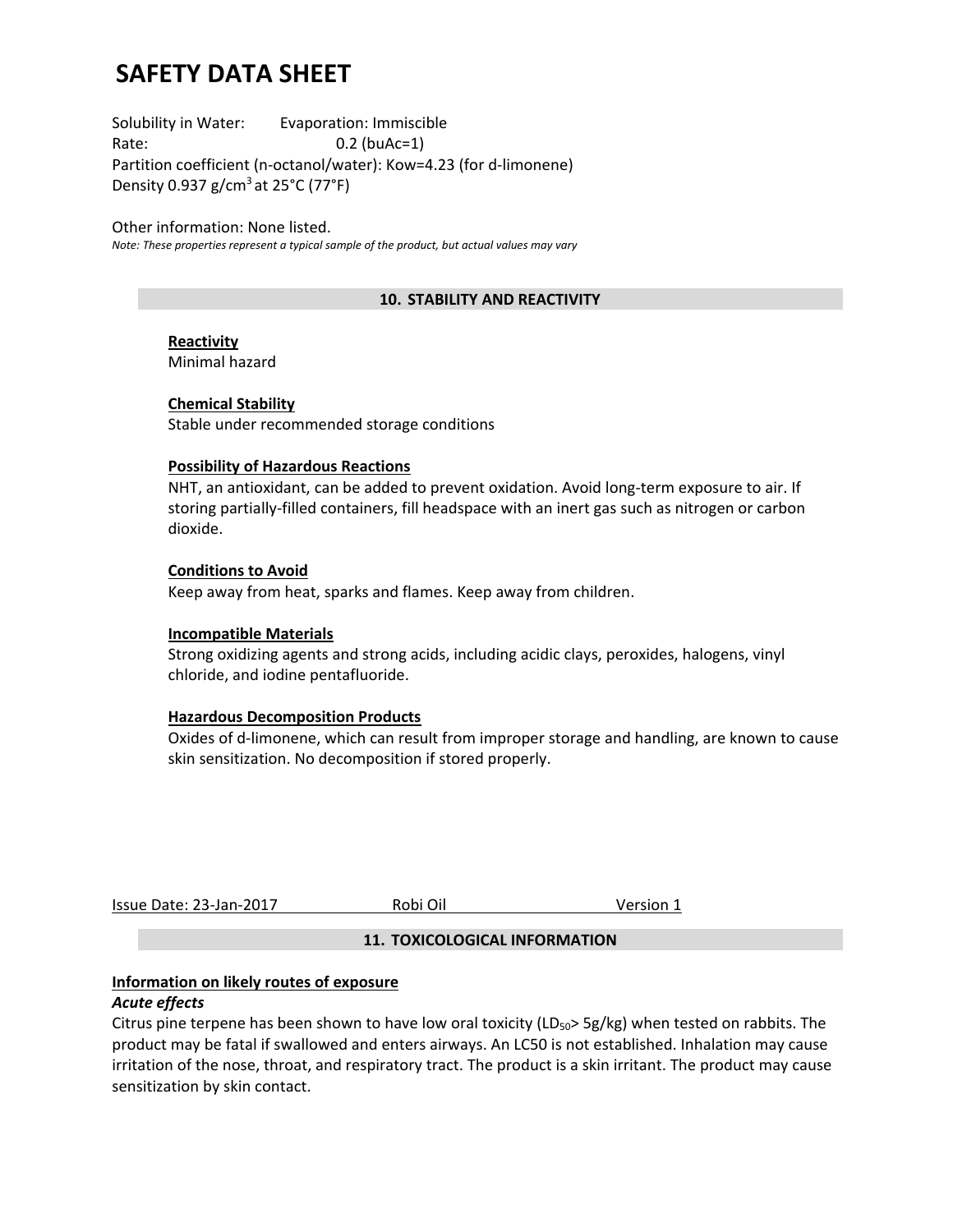## *Chronic effects*

This product is not classified for repeated dose toxicity. This product is not classified as a carcinogen by IARC or U.S. ACGIH, NTP or OSHA. This product has not been shown to produce genetic changes when tested on bacterial or animal cells. This product does not contain known reproductive or developmental toxins.

## *Likely Routes of Exposure*

Inhalation, skin and eye contact.

## *Symptoms*

Skin irritation and skin sensitization. The product may be fatal if swallowed and enters airways. Inhalation may cause irritation of the nose, throat, and respiratory tract. Target organs: Eyes, respiratory system and skin.

## **12. ECOLOGICAL INFORMATION**

## **Ecotoxicity**

According to the official classification this product may be very toxic to aquatic life. However, due to the physical properties of the product (density and volatility) it will not remain in the environment for an extended period of time.

9s.7% degradability in 21 days LC50 (fish and daphnia)=0.1 to 1 mg/L (per REACH dossier)

## **Persistence/Degradability**

Citrus pine terpene is classified as readily biodegradable.

## **Bioaccumulation potential**

The geometric mean of three predicted BCF for d-limonene is 683, i.e. BCF <2000L/kg. Consistently the Log Kow is below 4.5. d‐Limonene is not bio accumulative.

## **Mobility in soil**

Citrus pine terpene extractives volatilize rapidly. Citrus extractives are expected to volatilize from soil or water to the air and oxidize to carbon dioxide in the presence of sunlight.

Issue Date: 23‐Jan‐2017 Robi Oil Version 1

## **Results of PBT and vPvB assessment**

Citrus pine terepene is readily biodegradable, and with a predicted BCF of 683 L/kg. All aquatic EC50/LC50 are higher than 0.1 mg/L, therefore d-limonene should not be considered environmentally toxic (the official classification includes H410 for long lasting effects on the aquatic toxicity and hence, at least for the time being the substance shall be classified as such). D‐Limonene is not PBT.

**Other Adverse Effects**  None listed.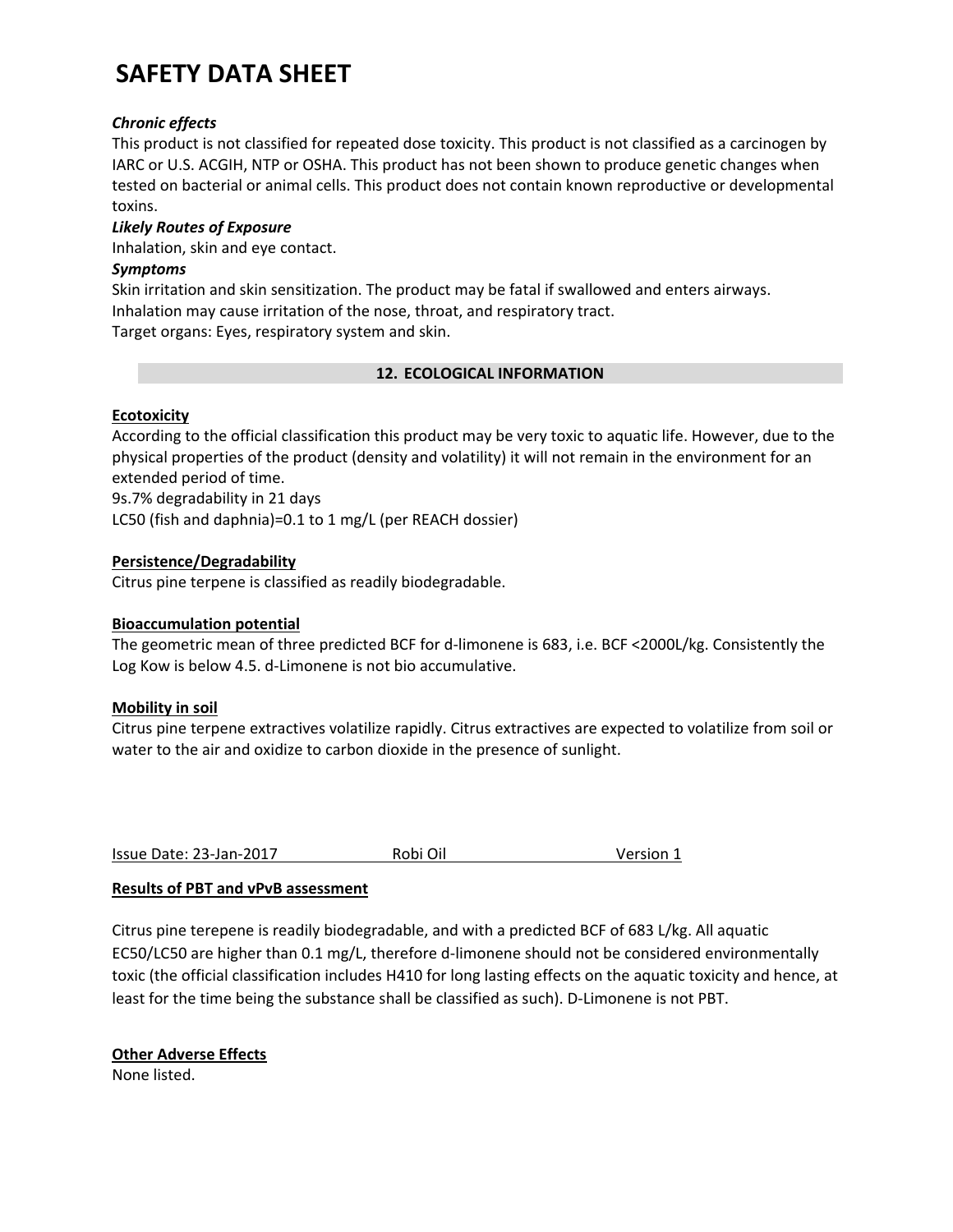#### **DISPOSAL CONSIDERATIONS Waste Treatment Methods**

Recycling is a strongly preferred to disposal or burning. If disposing, please do so in accordance with official regulations in your area. Keep in mind that this product should not be disposed along with household garbage. Do not allow this product to reach any sewage waste system, as it may be detrimental to aquatic life. *European waste catalogue: e.g. 02 03 03 wastes from solvent extraction.*

Recommendation: Empty contaminated packaging thoroughly. Packaging may be recycled or repurposed after thorough and proper cleaning. Note that this packaging may not be cleansed and disposed of in the same manner as the product.

 Moistened solids (e.g. cloth, pulp, filter panels, binger) can be burnt after consulting with the waste disposal facility operator and the pertinent authorities and adhering to the necessary technical regulations.

*European waste catalogue: e.gh.15 02 02 Filter and absorption materials with hazardous agents.* 

#### **13. TRANSPORT INFORMATION**

#### **UN Number**

US DOT/ADR/RID: UN2319 (primary), UN1169 (alternate)< UN1993 (alternate) IMDG: UN2319 (primary), UN1169 (alternate), UN1993 (alternate) IATA/ICSO: UN2319 (primary), UN1169 (alternate), UN1993 (alternate)

#### **UN proper shipping name**

US DOT, ADR/RID, IMDG, IATA/ICAO: UN2319 – Terpene Hydrocarbons, N.O.S. UN1169 – Extracts, Aromatic, Liquid UN1993 – Flammable Liquid, N.O.S. (d‐Limonene)

#### **Transport hazard class: 3**



 **Label**: 3 Flammable Liquid, Symbol fish and tree Issue Date: 23‐Jan‐2017 Robi Oil Version 1

**Label/Placard**: exception 173.150 (f) applies (US DOT only) **Packing Group**: III **Environmental Hazards**: Marine pollutant **Special precautions for user**: none listed **EMS Number**: F‐E, S‐E

#### **14. REGULATORY INFORMATION**

**Safety, health and environment regulations/legislation specific for the substance or mixture** 

The Safety Data Sheet complies with the requirements of Regulation (EC) No 1907/2006.

#### **Chemical safety assessment:**

A Chemical Safety Assessment has been carried out (attached as Annex).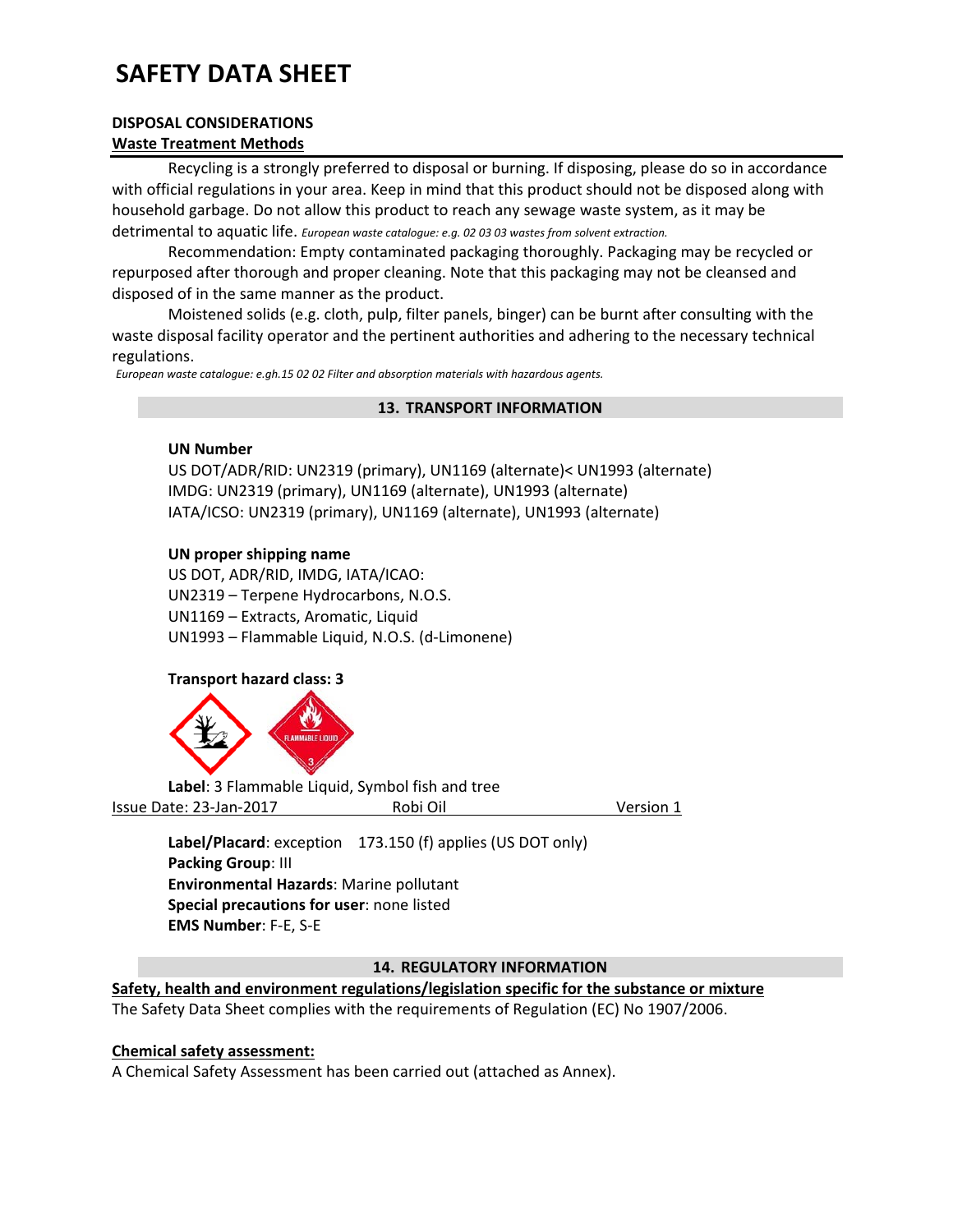**General information**: If a health disorder occurs, revive medical attention immediately. Immediately remove any clothing soiled by the product.

*After inhalation*: Supply fresh air and to be sure call for a doctor. In case of unconsciousness, please patient stably in side position for transportation.

*After skin contact*: immediately wash with water and soap and rinse thoroughly.

*After eye contact*: Rinse opened eye for several minutes under running water.

*After swallowing*: Do not induce vomiting; call for medical help immediately.

#### *Applicable CAS numbers*:

| 8028-48-6  | Orange, sweet, extract                  |
|------------|-----------------------------------------|
| 5989-27-5  | d-Limonene, (R)-p-mentha-1,8-diene      |
| 94266-47-4 | Citrus terpenes, citrus ext             |
| 68647-72-3 | Terpenes and terpenes, sweet orange oil |
| 68608-34-4 | Terpenes and terpenes, citrus oil       |
| 68956-56-9 | Pine terpene                            |

#### **Proposition 65**

Proposition 65 chemicals are not expected to be found in this product at levels above those naturally present at their agricultural source. Proposition 65 exempts listed naturally occurring chemicals from an obligation to provide a warning or label.

#### **15. OTHER INFORMATION**

This product was produced with Good Manufacturing Practices. It is a by‐product of citrus, entirely of natural origin, and to the best of our knowledge contains no artificial flavors, sulfites, nitrites, or pesticide residue exceeding tolerances established by the U.S. FDA. It has not been adulterated or misbranded. It does NOT contain lead, cadmium, mercury, or hexavalent chromium or come in contact with these chemicals since it is a citrus derived essential oil produced by steam/vacuum distillation. Issue Date: 23‐Jan‐2017 Robi Oil Version 1

Further, it is packaged in food grade containers with inert liners that do NOT contain lead, cadmium, mercury, or hexavalent chromium. It does NOT contain and is NOT manufactured with any of the Class I or II ozone‐depleting substances listed under the United States Clean Air Act of 1990.

#### **Legend**

TSCA – United States Toxic Substances Control Act Section 8(b) Inventory DSL/NDSL – Canadian Domestic Substances List/Non‐Domestic Substances List EINECS/ELINCS – European Inventory of Existing Chemical Substances/European List of Notified Chemical Substances ENCS – Japan Existing and New Chemical Substances IECSC – China Inventory of Existing Chemical Substances KECL – Korean Existing and Evaluated Chemical Substances PICCS – Philippines Inventory of Chemicals and Chemical Substances ACGIH – American Conference of Governmental Industrial Hygienists